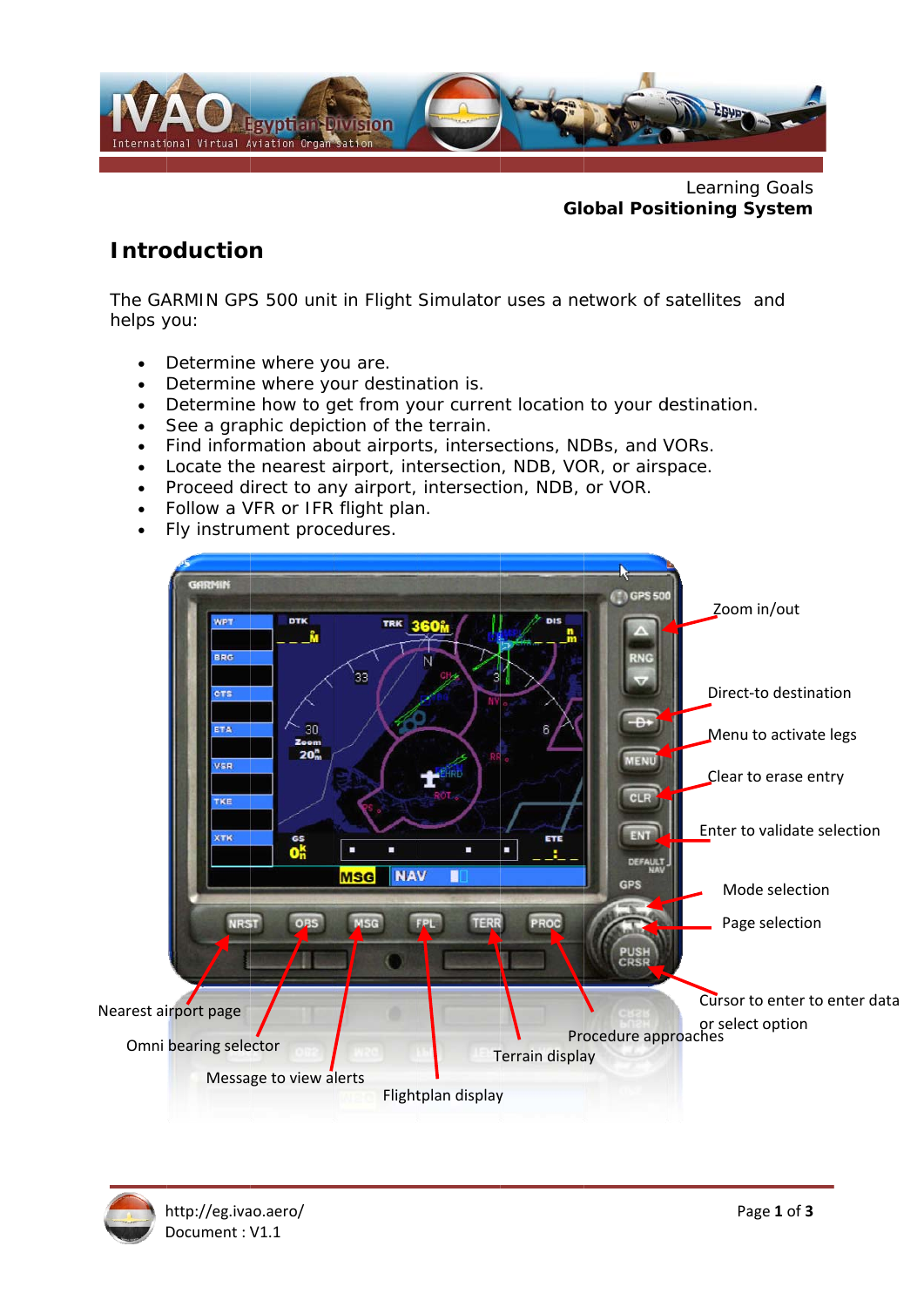# Mode and page selection

|                                       |        | <b>Mode selection</b> |                  |                 |
|---------------------------------------|--------|-----------------------|------------------|-----------------|
|                                       |        |                       |                  |                 |
|                                       |        | <b>NAV</b>            | Airport +        | <b>Nearest</b>  |
| <b>Page selection</b><br>PUSH<br>CRSR |        |                       | waypoints        | airport         |
|                                       | Page 1 | Full display          | Airport facility | List of nearest |
|                                       |        |                       |                  | airports        |
|                                       | Page 2 | Reduced               | runways          | List of nearest |
|                                       |        | display               |                  | intersections   |
|                                       | Page 3 |                       | Frequencies      | List of nearest |
|                                       |        |                       |                  | <b>NDBs</b>     |
|                                       | Page 4 |                       | approaches       | List of nearest |
|                                       |        |                       |                  | <b>VORs</b>     |
|                                       | Page 5 |                       | Intersections    | List of nearest |
|                                       |        |                       |                  | Airspace        |
|                                       | Page 6 |                       | <b>NDBs</b>      |                 |
|                                       | Page 7 |                       | <b>VORs</b>      |                 |
|                                       |        |                       |                  |                 |
|                                       |        |                       |                  |                 |

### **Navigation inside a page:**

Push cursor to enter the page again to leave

Scroll inside a page on your mouse keeping an arrow selected

Push enter to select an option inside a page

#### **Example: change airport**





http://eg.ivao.aero/ Document: V1.1



type your airport

while

Push cursor

or use the scroll



code